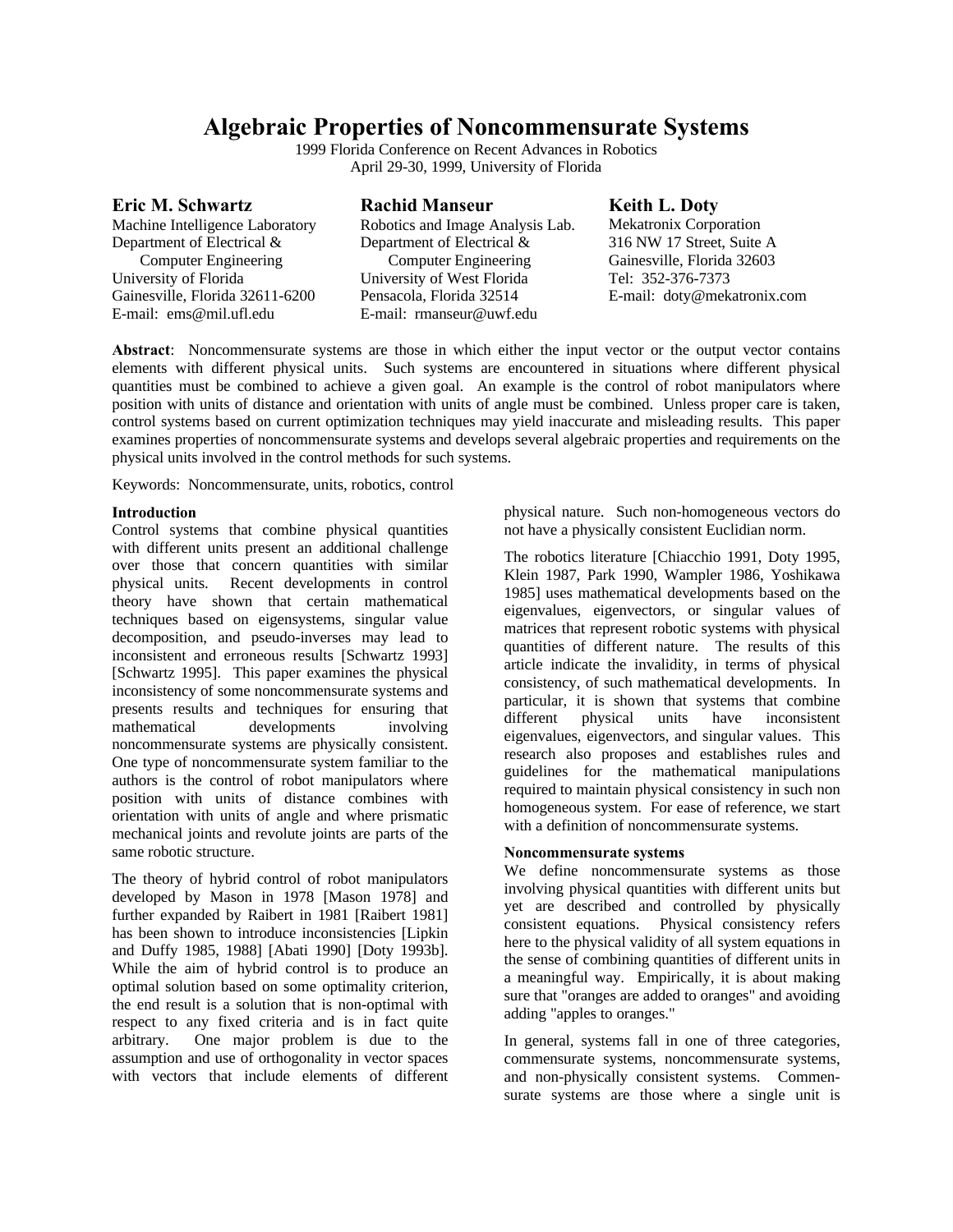involved. Commensurate systems are normally physically consistent. Noncommensurate systems, which are the topic of interest of this publication, are those that involve different physical quantities and therefore combine different units in a physically consistent way. It is important to understand that we include in this category only those systems with mixed physical units but with equations that are all physically consistent. The third category consists of systems that are not physically consistent.

As a simple example of noncommensurate system, the velocity vector  $V$  of the end-effector of a robot manipulator is related to the joint rates vector  $\dot{q}$  by the manipulator Jacobian matrix *J* in the linear equation  $V = J\dot{q}$ . The velocity vector, also known as the twist,  $V = [v^T, w^T]^T$  is composed of the linear velocity vector  $v$ , with units of distance/time, and the angular velocity vector *w*, with units of angle/time. Vector  $\dot{q}$ , may have elements of angular velocity (for revolute joints), and elements of linear velocity for prismatic joints. Physical consistency is achieved by proper choice of units for the elements of the system matrix *J.* To illustrate this point, consider the following example.

**Example 1.** The robot manipulator defined by the Denavit-Hartenberg parameters [Denavit 1955] in Table 1 and described in Figure 1 is redundant if only position is considered in the task space.

| Table 1: DH-parameters |                |                |          |            |
|------------------------|----------------|----------------|----------|------------|
| Joint                  | d              | a              | $\alpha$ | $\theta$   |
| 1                      | 0              | a <sub>1</sub> | 0        | $\theta_1$ |
| 2                      | d <sub>2</sub> | 0              | 90°      | 0          |
| 3                      | 0              | a <sub>3</sub> | 90°      | $\theta_3$ |
| 4                      | 0              | a <sub>4</sub> | 0        | $\theta_4$ |

Forward kinematics computations yield the endeffector position vector

$$
p = \begin{bmatrix} p_x \\ p_y \\ p_z \end{bmatrix} = \begin{bmatrix} a_4(c_1c_3c_4 + s_1s_4) + a_3c_1c_3 + a_1c_1 \\ a_4(s_1c_3c_4 - c_1s_4) + a_3s_1c_3 + a_1s_1 \\ a_4s_3c_4 + a_3s_3 + d_2 \end{bmatrix},
$$

where we used the customary notation  $c_i = \cos(q_i)$ and  $s_i = \sin(q_i)$ . Since position is determined by a minimum of three degrees of freedom, the robot under consideration, with its four joints, is redundant with respect to position. This robot is chosen because it contains prismatic and rotational joints. The linear velocity vector of the end-effector frame is

$$
v = J\dot{q}
$$
, where,  $v = \left[\frac{dp_x}{dt}, \frac{dp_y}{dt}, \frac{dp_z}{dt}\right]^T$  and

 $\dot{q} = \begin{bmatrix} \dot{q}_1 & \dot{d}_2 & \dot{q}_3 & \dot{q}_4 \end{bmatrix}^T$  is the joint velocity vector, and *J* is the Jacobian matrix of the robot. The Jacobian matrix is expressed as:

$$
J = \begin{bmatrix} -s_1(c_3a_4c_4 + a_3c_3) + c_1a_4s_4 - a_1s_1 & 0 & -c_1(s_3a_4c_4 + a_3s_3) & -c_1c_3a_4s_4 + s_1a_4c_4 \\ c_1(c_3a_4c_4 + a_3c_3) + s_1a_4s_4 + a_1c_1 & 0 & -s_1(s_3a_4c_4 + a_3s_3) & -s_1c_3a_4s_4 - c_1a_4c_4 \\ 0 & 1 & c_3a_4c_4 + a_3c_3 & -s_3a_4s_4 \end{bmatrix}.
$$

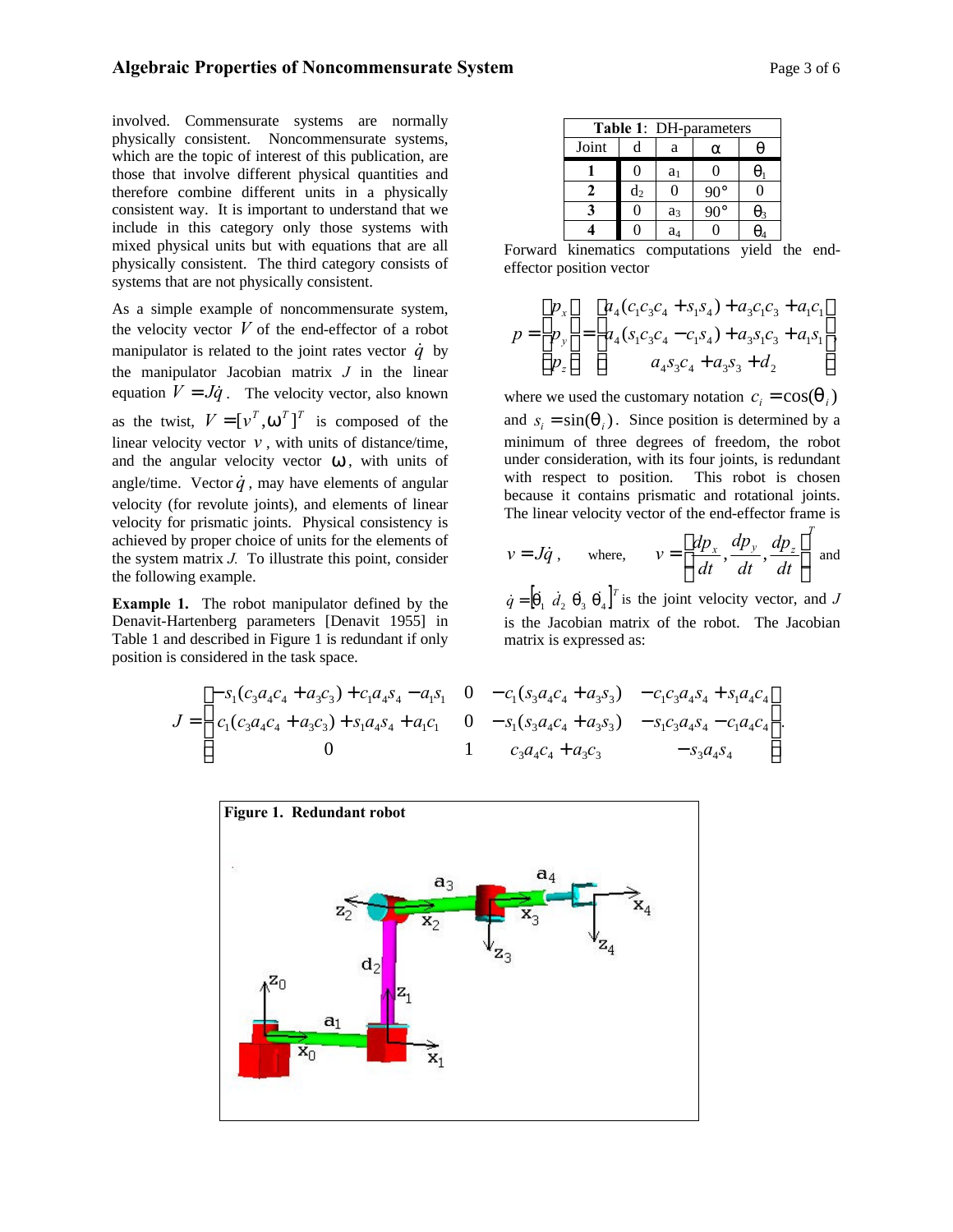In terms of units, all elements of matrix *J* have units of length except for the second column whose elements are unitless numbers. This makes  $V = J\dot{q}$ physically consistent since all elements of vector  $\dot{q}$  are in units of inverse time (time<sup>-1</sup>) except for the

second element, which has units of velocity (length/time).

Manipulability studies rely on the product  $JJ^T$  whose elements are listed here:

$$
JJ_{11}^{T} = (-s_{1} (c_{3} a_{4} c_{4} + a_{3} c_{3}) + c_{1} a_{4} s_{4} - a_{1} s_{1})^{2} + c_{1}^{2} (s_{3} a_{4} c_{4} - a_{3} s_{3})^{2} + (-c_{1} c_{3} s_{4} + s_{1} c_{4})^{2} a_{4}^{2}
$$
  
\n
$$
JJ_{12}^{T} = (-s_{1} (c_{3} a_{4} c_{4} + a_{3} c_{3}) + c_{1} a_{4} s_{4} - a_{1} s_{1}) (c_{1} (c_{3} a_{4} c_{4} + a_{3} c_{3}) + s_{1} a_{4} s_{4} + a_{1} c_{1}) + c_{1} (s_{3} a_{4} c_{4} - a_{3} s_{3})^{2} s_{1} + (-c_{1} c_{3} s_{4} + s_{1} c_{4}) (s_{1} c_{3} s_{4} - c_{1} c_{4}) a_{4}^{2}
$$
  
\n
$$
JJ_{12}^{T} = c_{1} (s_{3} a_{4} c_{4} - a_{3} s_{3}) (c_{3} a_{4} c_{4} + a_{3} c_{3}) - (-c_{1} c_{3} s_{4} + s_{1} c_{4}) s_{3} s_{4} a_{4}^{2}
$$
  
\n
$$
JJ_{21}^{T} = (-s_{1} (c_{3} a_{4} c_{4} + a_{3} c_{3}) + c_{1} a_{4} s_{4} - a_{1} s_{1}) (c_{1} (c_{3} a_{4} c_{4} + a_{3} c_{3}) + s_{1} a_{4} s_{4} + a_{1} c_{1}) + c_{1} (s_{3} a_{4} c_{4} - a_{3} s_{3})^{2} s_{1} + (-c_{1} c_{3} s_{4} + s_{1} c_{4}) (s_{1} c_{3} s_{4} - c_{1} c_{4}) a_{4}^{2}
$$
  
\n
$$
JJ_{22}^{T} = (c_{1} (c_{3} a_{4} c_{4} + a_{3} c_{3}) + s_{1} a_{4} s_{4} + a_{1} c_{1})^{2} + s_{1}^{2} (s_{3} a_{4} c_{4} - a_{3} s_{3})^{2} + (-s_{1} c_{3} s_{4
$$

Careful examination of the units involved in the above equations indicates that each element of  $JJ<sup>T</sup>$  is actually the sum of a quantity of length-squared added to a unitless quantity. The unitless quantity is 0 in all elements of  $JJ^T$  except in  $JJ^T_{33}$  where it is equal to 1. This example shows that the matrix  $JJ<sup>T</sup>$ does not make physical sense.

used as a measure of manipulability at the current robot configuration. Choosing rotational joint values

of 
$$
q_1 = \frac{p}{6}
$$
,  $q_3 = \frac{p}{6}$ , and  $q_4 = -\frac{p}{6}$  rather

arbitrarily and computing the determinant, *d*, of the matrix  $JJ<sup>T</sup>$  defined above yields:

The determinant of  $JJ<sup>T</sup>$  (or its square root) is typically

$$
d = 1.125 a_4 a_1 a_3^2 + .6495 a_4 a_3^3 + .75 a_4^3 a_3^2 a_1 + .3248 a_4^3 a_3^3 + .7307 a_4^3 a_3
$$
  
+ .25 a\_1^2 a\_3^2 a\_4^2 + .433 a\_3^3 a\_1 + .1406 a\_4^4 a\_3^2 + .1875 a\_4^2 a\_3^4 + .1172 a\_4^2 a\_3^2  
+ .375 a\_4^2 a\_1^2 + .1875 a\_3^4 + .25 a\_1^2 a\_3^2 + .2578 a\_4^4 + .433 a\_3^3 a\_1 a\_4^2  
+ .4330 a\_1^2 a\_4^3 a\_3 + .3248 a\_4^4 a\_3 a\_1 + .1875 a\_1^2 a\_4^4 + .1875 a\_4^3 a\_1 + 1.299 a\_4^2 a\_1 a\_3  
+ .4330 a\_1^2 a\_4 a\_3

Again examination of the units involved shows that *d* is not physically consistent since terms of units length-to-the-sixth-power are added to terms with units of length-to-the-fourth-power!

Manipulability theory applied to redundant robots does not lead to consistent results as shown in this example. The goals of this article is to examine the problems associated with systems involving physical

quantities of different units and establish a few ground rules for such systems.

#### **Linear noncommensurate systems**

A vector of elements of unlike physical units is defined as a noncommensurate vector, also known as a compound or non-homogenous vector. A linear system is described by a linear equation of the form

$$
y = Ax, \tag{1}
$$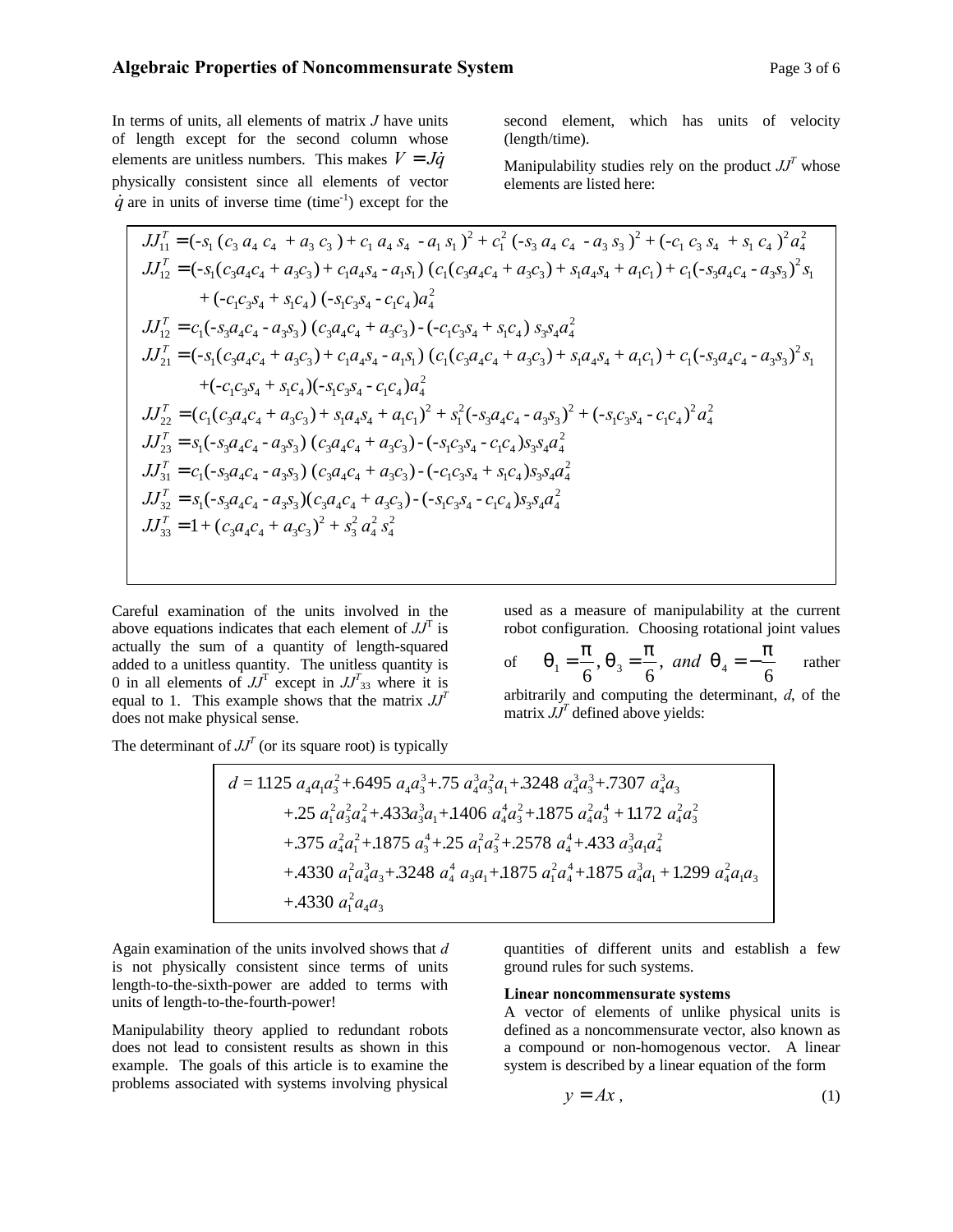$$
y_i = \sum_{j=1}^{m} a_{ij} x_j \tag{2}
$$

For consistency, we require that

*units*
$$
(y_i)
$$
 = *units* $(a_{ij})$  *units* $(x_j)$  (3)

for all i,j.

Using two distinct terms of the sum (2), for two elements of y, we get

$$
z_i = a_{ij} x_j + a_{ik} x_k \tag{4}
$$

$$
z_i = a_{ij} x_j + a_{ik} x_k \tag{5}
$$

for all *i*, *j*, *k*, *l*, where  $units(z_i)=units(y_i)$ . Manipulating equations (4) and (5) yields

$$
a_{ik}z_l - a_{lk}z_i = (a_{ik}a_{lj} - a_{ij}a_{lk}) x_j.
$$
 (6)

Physical consistency demands that

*units*(
$$
a_{ik}
$$
) *units*( $a_{lj}$ ) = *units*( $a_{ij}$ ) *units*( $a_{lk}$ ) (7)

or

*units* 
$$
\left[\frac{a_{ik}}{a_{ij}}\right]
$$
 = *units*  $\left[\frac{a_{lk}}{a_{ij}}\right]$ , for  $a_{ij} \neq 0$  and  $a_{ij} \neq 0$ .  
(8)

In other words, if m-2 columns and n-2 rows are eliminated, the determinant of the remaining 2 x 2 matrix must be physically consistent for the system to be noncommensurate. This result is summarized in a theorem as a verification test for the commensurate or noncommensurate nature of a matrix A

**Theorem 1.** The linear equation  $y = Ax$ , where x and/or y are noncommensurate vectors, describes a noncommensurate system if and only if the determinant of any 2×2 matrix obtained by eliminating all but 2 rows and all but two columns of A is physically consistent.

Using three terms from the sum (2) for three elements of vector y, we get three equations of the form of (4) and (5). Manipulating these three equations leads to the result that physical consistency requires that the

determinant of any 3×3 matrix obtained by the elimination of m-3 rows and n-3 columns must be physically consistent for the system to be noncommensurate.

By induction, we provide that a condition for the system of equation (1) to be noncommensurate is that the determinant of any i×i matrix obtained by eliminating (m-i) rows and (n-i) columns must be physically consistent.

Another requirement may be obtained by partially expanding Eq. (1) as follows:

$$
\begin{bmatrix} u_1 \\ \vdots \\ u_n \end{bmatrix} = \sum_{j=1}^m \begin{bmatrix} a_{1j} \\ \vdots \\ a_{nj} \end{bmatrix} x_j.
$$
 (9)

It follows that the units of any two columns of A must be proportional for consistency. This is another expression of the result of Eq. (8) and a simple way to visually evaluate the possible noncommensurate nature of matrix *A*.

**Corollary 1.1**: A matrix *A*, with elements of different units, is noncommensurate if and only if the units of any two columns of the matrix are proportional.

Note that in the case of commensurate matrices, all elements have the same unit, therefore corollary 1.1 essentially indicates that a matrix A whose columns have proportional units will lead to a physically consistent system described by Eq. (1).

#### **Eigenvalues in Noncommensurate Systems**

The treatment of equation (1) in many applied fields requires computation and use of eigenvalues and eigenvectors. In this section, the physical consistency of eigenvalues and eigenvectors is examined and conditions on the coefficient matrix *A* are established for physical consistency. Let *e* be an eigenvector of matrix *A*, and *l* the corresponding eigenvalue, then

$$
Ae = \begin{bmatrix} a_{11} & a_{12} & \cdots & a_{1n} \\ a_{21} & a_{22} & \cdots & a_{2n} \\ \vdots & \vdots & \vdots & \vdots \\ a_{n1} & a_{n2} & \cdots & a_{nn} \end{bmatrix} \begin{bmatrix} e_1 \\ e_2 \\ \vdots \\ e_n \end{bmatrix} = 1 e . (10)
$$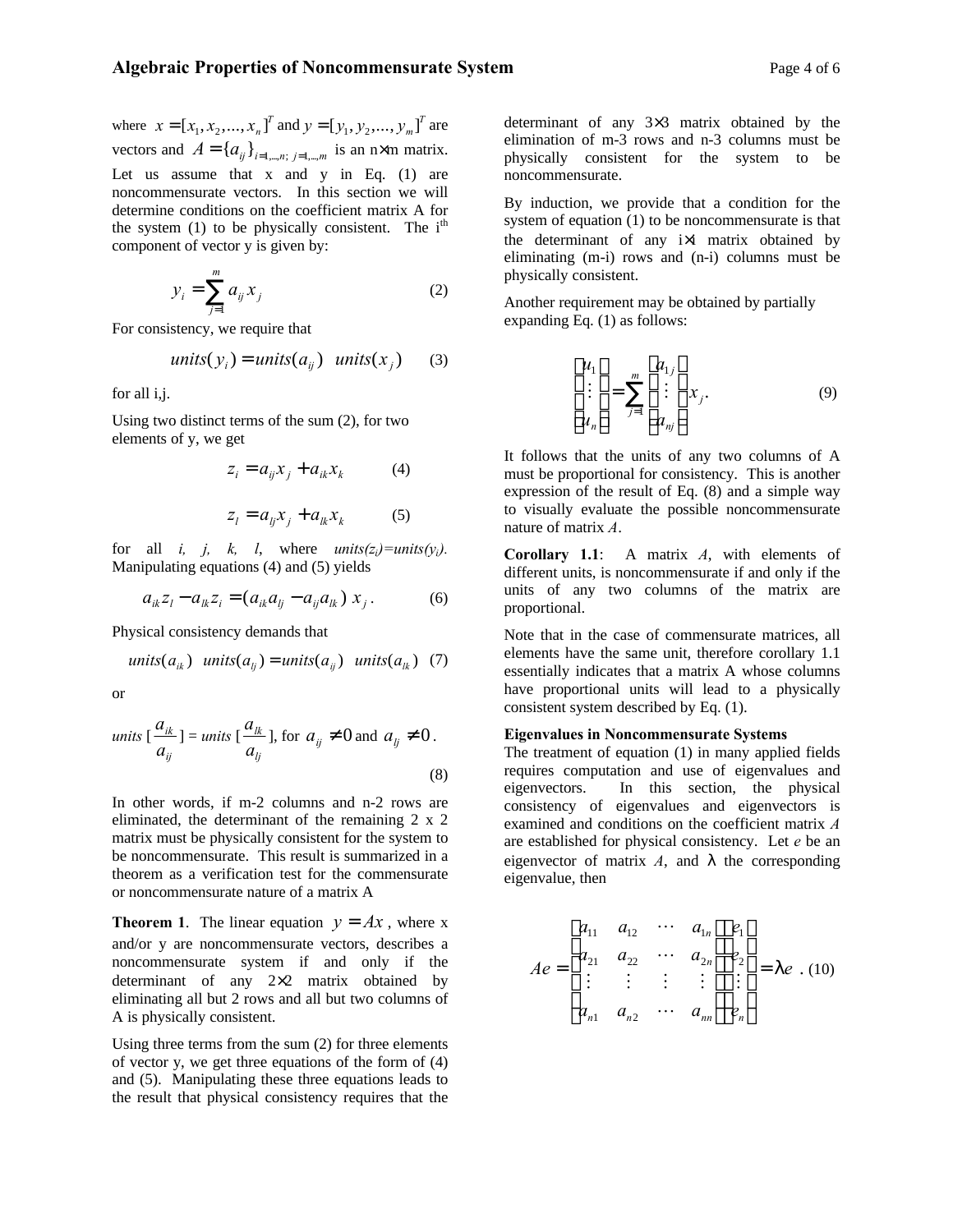## **Algebraic Properties of Noncommensurate System** Page 5 of 6

Expanding:

$$
a_{11}e_1 + a_{12}e_2 + ... + a_{1n}e_n = |e_1
$$
  
\n
$$
a_{21}e_1 + a_{22}e_2 + ... + a_{2n}e_n = |e_2
$$
  
\n
$$
\vdots
$$
  
\n
$$
a_{n1}e_1 + a_{n2}e_2 + ... + a_{nn}e_n = |e_n
$$
  
\n(11)

Since meaningful addition must be with terms of identical units, the following theorem on the units involved must hold:

**Theorem 2:** The equation  $Ax = |x|$  is physically consistent if and only if

*units*[
$$
a_{kj}
$$
] *units*[ $x_j$ ] = *units*[ $l$ ] *units*[ $x_k$ ] for all  $j$  and  $k$ .

Direct consequences of this theorem are:

**Corollary 2.1**: The equation  $Ax = |x|$  is physically consistent only if *units*  $\begin{bmatrix} l \end{bmatrix} = units[a_{ij}]$  for all i.

**Corollary 2.2**: The equation  $Ax = |x|$  is physically consistent if and only if

*units*[
$$
a_{kj}
$$
] *units*[ $a_{jk}$ ] = *units*[ $a_{ii}$ ]

for all i, j, and k.

From corollary 2.1, any matrix *A* with a physically consistent eigenvalue equation must have diagonal elements with the same physical units and all its eigenvalues must have those same units.

#### **Singular Value Decomposition**

Many processes in system control rely on a singular value decomposition. In this section, the physical consistency of singular values in noncommensurate systems is examined. The singular values of matrix *A* are the non-negative square roots of the non-zero eigenvalues of the square matrices  $A A^T$  and  $A^T A$ . A test similar to those discussed above on these matrix products will determine if the SVD of matrix *A* is physically consistent.

Let  $B = AA^T$  or  $B = A^T A$  and *x* and *l* be an eigenvector and eigenvalue of *B* respectively. From theorem 1 above, physical consistency requires that

*units*[
$$
b_{kj}
$$
] *units*[ $x_j$ ] = *units*[| ] *units*[ $x_k$ ], (12)

where  $B = \{b_{ij}\}\$ <sub>*i*=row index, *j*=column index.</sub>

For diagonal elements of *B*, Eq. (12) yields *units*[ $b_{kk}$ ] = *units*[ $| \cdot |$ ] which indicates that all diagonal elements of *B* must have the same units. If *A* is an n×m matrix, then the diagonal elements of *B* are given by

$$
b_{kk} = \begin{cases} \sum_{j=1}^{m} a_{kj}^2 \text{, for } B = AA^T\\ \sum_{j=1}^{n} a_{jk}^2 \text{, for } B = A^T A \end{cases}
$$
, for all k. (13)

Therefore, all the elements in the  $k^{\text{th}}$  row (for  $B = AA^T$ ) or the k<sup>th</sup> column (for  $B = A^T A$ ) must have identical units. Since all diagonal elements must also have the same units, the Singular Value Decomposition is physically consistent only for commensurate systems.

**Theorem 3**: Noncommensurate systems do not have a physically consistent singular value decomposition.

Theorem 3 indicates that any development based on the singular value decomposition of a matrix with different units is invalid in the sense of physical consistency.

**Example 2**: The field of robotics offers an example of the invalid use of the eigensystem and SVD. Consider a redundant robot manipulator described by the DH-parameters of Table 2. This robot has three positional prismatic joints and a 4-joint wrist.

| Table 2: DH-parameters for 3P-4R robot |      |       |   |              |         |  |  |
|----------------------------------------|------|-------|---|--------------|---------|--|--|
| Joint                                  | Type | đ     | a | $\alpha$     |         |  |  |
|                                        | P    | $d_1$ |   | 0            | $\pi/2$ |  |  |
| $\mathbf{2}$                           | P    | $d_2$ |   | $\pi/2$      | $\pi/2$ |  |  |
| 3                                      | P    | $d_3$ |   | $\theta$     | 0       |  |  |
| 4                                      | R    | 0     |   | $\theta_4$   | $\pi/2$ |  |  |
| 5                                      | R    | 0     |   | $\theta_5$   | $\pi/2$ |  |  |
| 6                                      | R    | 0     |   | $\theta_{6}$ | $\pi/2$ |  |  |
| 7                                      | R    | 0     |   |              |         |  |  |

The Jacobian matrix *J* for this robot is not square and the pseudo-inverse is typically used in solving kinematic equations. The matrix  $JJ<sup>T</sup>$  is used in the computation of the pseudo-inverse of *J* [Ben-Israel 1974] and a manipulability measure is defined by

$$
\Gamma = \sqrt{\det(JJ^T)}\,. \tag{14}
$$

Further, Yoshikawa [Yoshikawa 1985, Yoshikawa 1990] and others [Klein 1987, Park 1990] define a manipulability ellipsoid with principal axes in the directions of the eigenvectors of  $JJ^T$ . Each axis is given a length of  $\sqrt{1/l}$  *i* where  $l$  *i* is an eigenvalue of  $JJ^T$ .

For an all revolute manipulator, the matrix  $JJ<sup>T</sup>$  is a 6×6 matrix that is physically consistent and can be viewed as formed with  $3\times3$  block matrices  $B_{11}$ ,  $B_{12}$ ,  $B_{21}$ , and  $B_{22}$ , i.e.,

$$
JJ^{T} = \begin{bmatrix} B_{11} & B_{12} \\ B_{21} & B_{22} \end{bmatrix}.
$$
 (15)